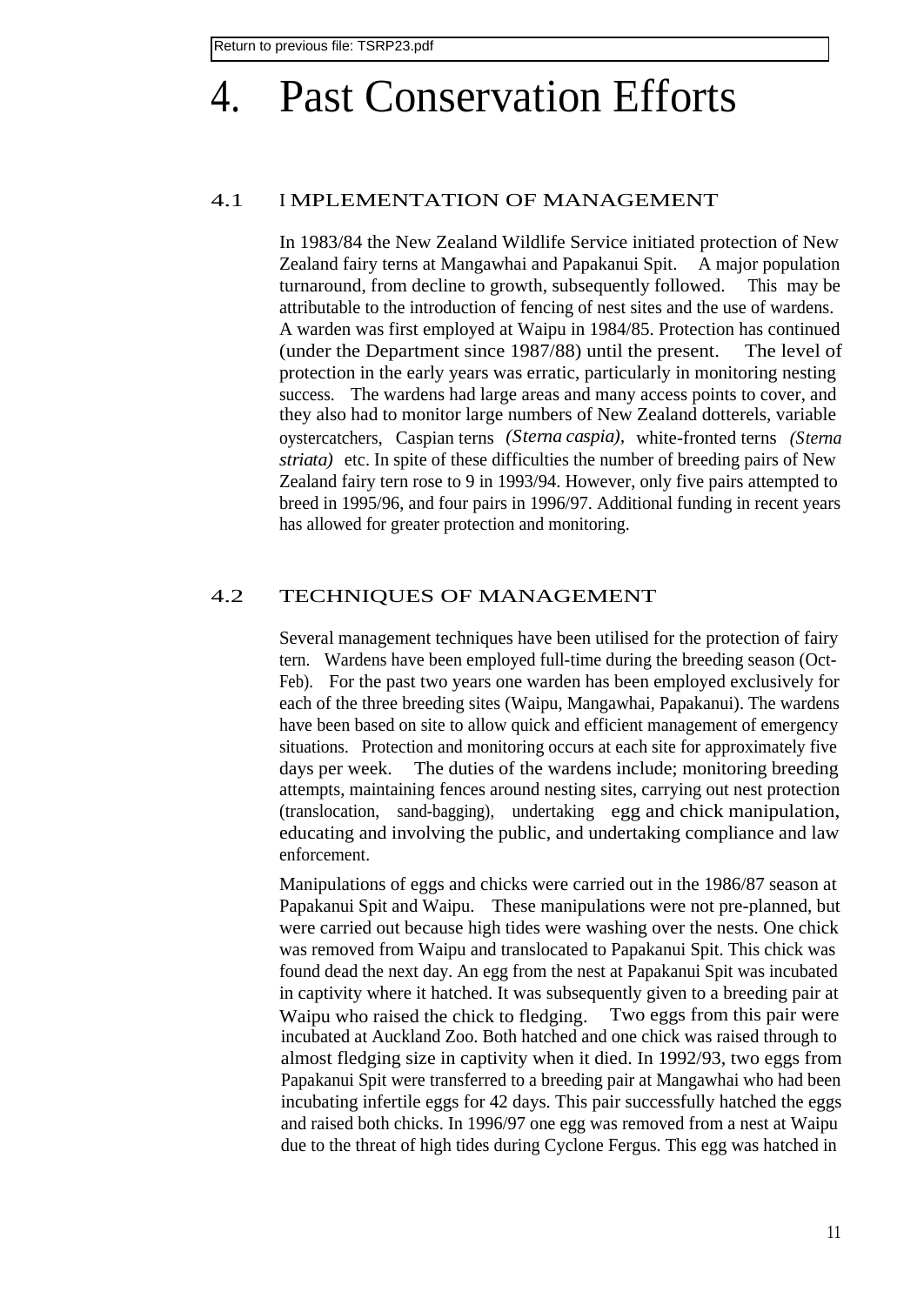captivity and translocated to a nest at Mangawhai which contained a non-viable egg. The chick appeared to be accepted by the parents but disappeared overnight a few hours prior to the arrival of another cyclone.

Limited predator control has been carried out at the three breeding sites in the past. During the 1996/97 breeding season an intensive predator control programme was implemented at Mangawhai. Trapping and poisoning of mammalian predators occurred for five months (mid-August - mid January), and the eggs of most southern black-backed gulls nesting within the Refuge were made non-viable through injection with formalin The predator control programme was considered to be successful as; a large number of mammalian predators were removed from the area, few black-backed gull chicks fledged, and there was no suspected loss of fairy tern eggs or chicks to predation.

#### 4.3 MANAGEMENT FORECAST

Wardens will continue to be employed full-time at the three separate sites for the duration of the breeding season. They will carry out the duties undertaken by previous wardens. In addition, video surveillance will be carried out at Mangawhai and Papakanui to try to determine which species are responsible for the predation of fairy tern eggs and chicks.

A predator control programme will be instigated during mid-August at each of the breeding sites (Waipu, Mangawhai, Papakanui).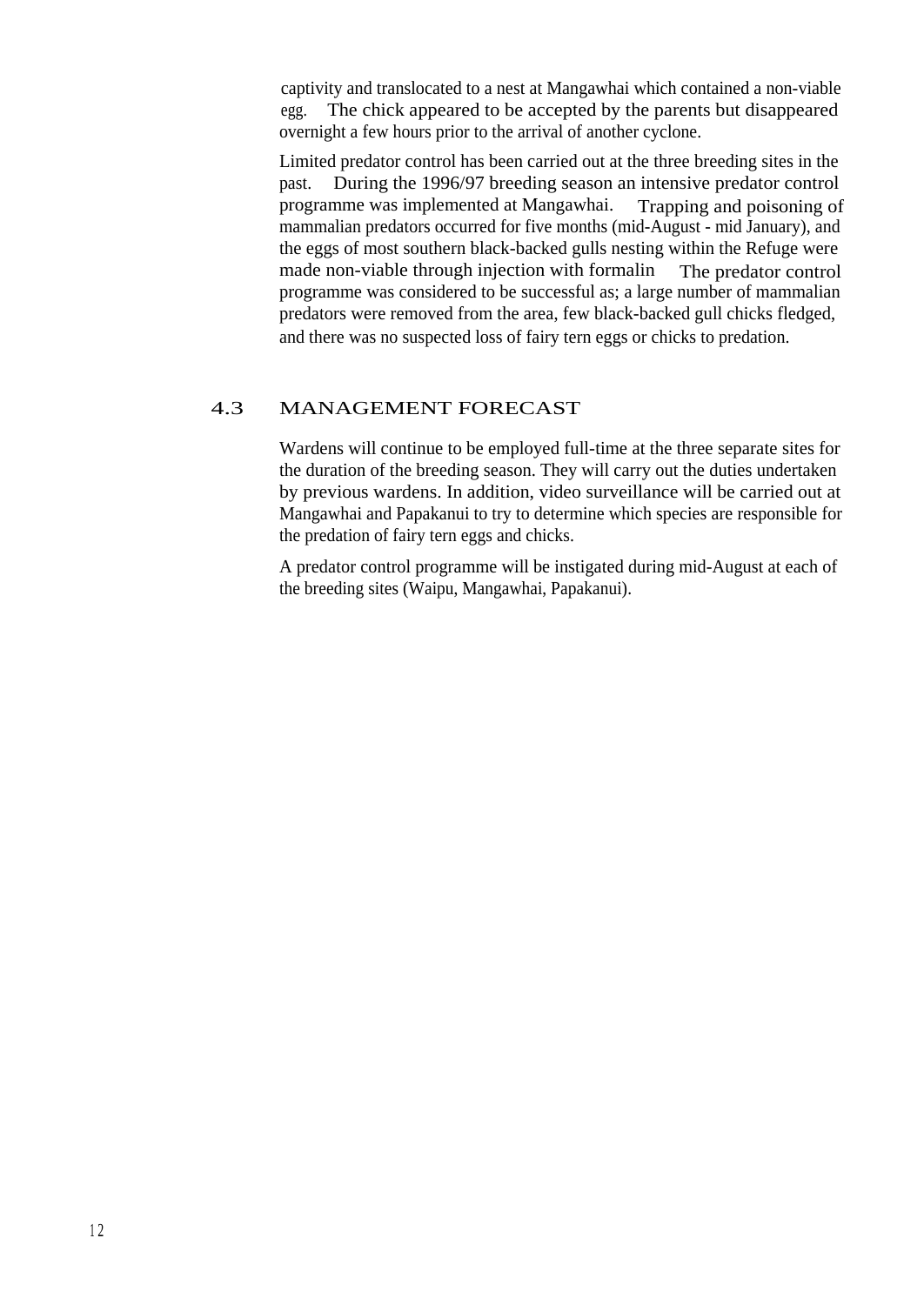# 5. Species Biology and Ecology

# 5.1 REPRODUCTION

In recent years all fairy tern nests have been located on low-lying areas of sand and shell, devoid of vegetation except for pioneer seedlings of pingao *(Desmoschoenus spiralis)* and spinifex *(Spinifex sericea).* These areas are all subject to flooding from the combined effects of spring tides and waves generated by strong onshore winds or passing cyclones.

Fairy terns breed between November and February. Eggs are laid from mid November onwards with second clutches (following the loss of a first clutch) being recorded up to 12 January. The most common clutch size is 2 (mean is 1.77). The second egg is usually laid the following day but can be up to 3 days later. The nest is a simple scrape in bare sand, usually within an area of bleached and coloured shells (Figure 3). Oliver (1955) quotes Guthrie-Smith who noted that a New Zealand fairy tern nest was surrounded by coloured shells brought by the birds to match the colour of their eggs. Little tern may also decorate the nest site (Smith 1990). It is likely that fairy terns use shells to camouflage their nest site so eggs and chicks will not be obvious to predators.

The incubation and fledging periods are approx. 22 - 23 days each (Figures 4 and 5). Both hatching and fledging are asynchronous. Parents vigorously defend the nest and chicks against intruders i.e. humans, predators, and conspecifics.

Sinclair (1992) observed one breeding pair incubating their non-viable eggs for 37 days before waves washed the eggs away. In 1992/93 a pair sat on infertile eggs for 42 days then incubated eggs that had been translocated to them for a further 13 days (Graham 1993, Parrish & Pulham 1995a). Little terns have been recorded incubating infertile eggs for up to 45 days (Smith 1990).

Analysis of the results from the sightings of banded chicks revealed that five birds commenced breeding in their second year, while three were not found breeding until their third year.

# 5.2 LONGEVITY

Little is known about the life expectancy of the New Zealand fairy tern. All juveniles banded between 1990-94 were subsequently sighted on the Kaipara Harbour. However, three chicks banded since 1994, have either not been sighted at all, or for some time. One bird colour banded as a chick in 1978 was re-sighted in 1989 aged 11.5 years. Another bird banded as an adult in November 1977 was re-sighted at Mangawhai in March 1990 (G Pulham pers comm.). Rogers (in Higgins & Davies 1996) cites a record of *S. n. nereis* banded in Western Australia and sighted > 17 years later.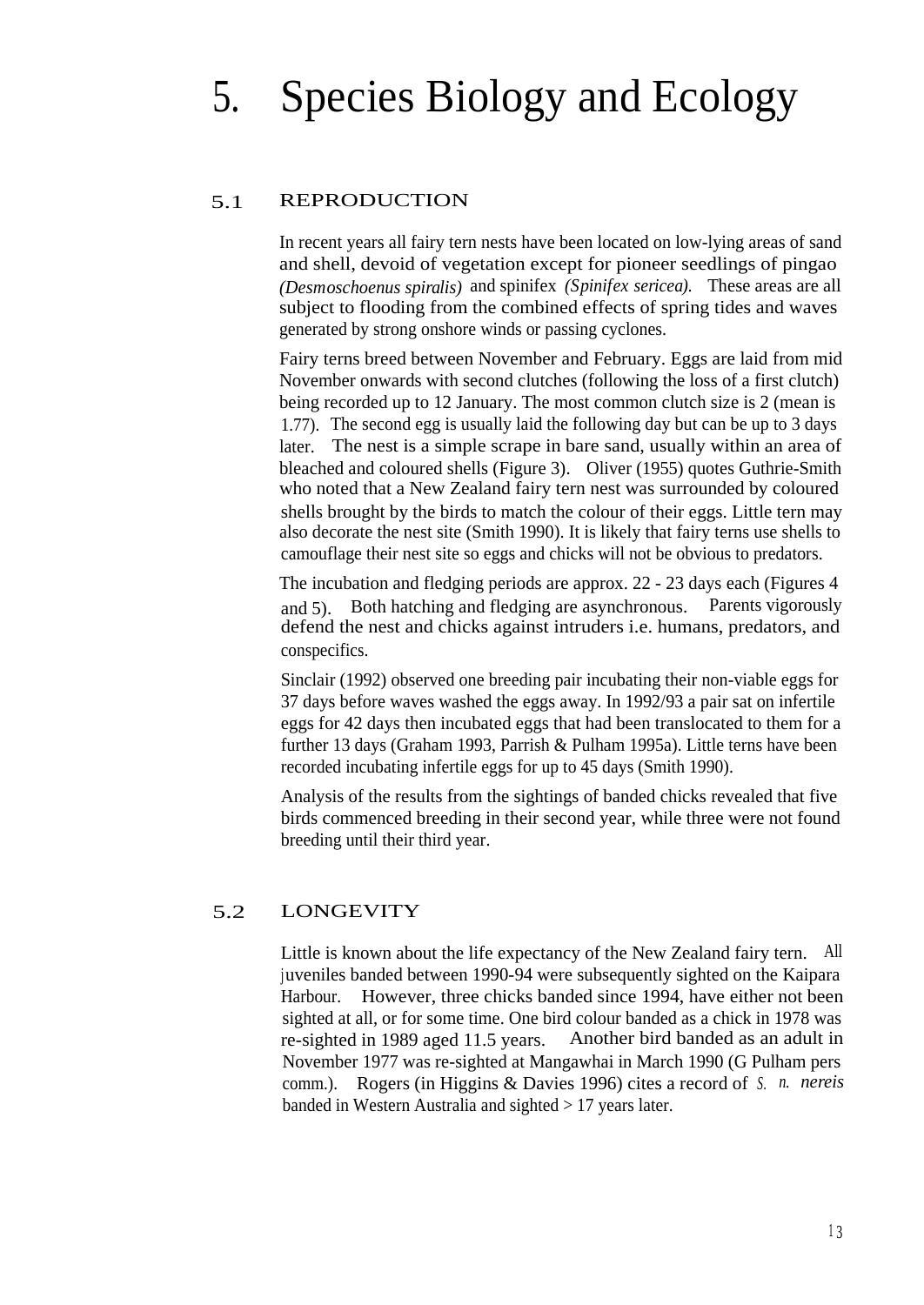# 5.3 POST BREEDING FLOCKING MOVEMENTS

Between 1971-81 flocks of 5-13 fairy terns were recorded on seven occasions at Whangarei Harbour, Waipu and Mangawhai (Munro 1971, 1974, Lovegrove 1973, Reed 1974, Crockett 1976, Kearns 1982). Only one of these (Munro 1971) contains a record of the presence of an immature bird. All of these flocks were observed between December and March.

Flocks of 8-18 have been recorded on several occasions at Tapora, Kaipara Harbour between 1978-97 (Goffin 1978, Chamberlin and Dowding 1985, Parrish & Pulham 1995b, pers. obs.). On 30/3/93 a flock of 12, including immatures, was observed at Mangawhai (F Crawford pers. comm.) and on 18/3/95 a flock of 11 birds, including immatures, was seen at Te Arai (pers. obs.). All of these flocks were sighted between February and June.

These data suggest that following completion of the breeding season adults and juveniles from the east coast form flocks (December-February/March) and migrate to the Kaipara Harbour from February June. From late June onwards the flocks break up and birds start returning to the breeding sites. It is thought that immature birds remain on the Kaipara Harbour during the breeding season.

On several occasions up to six or seven birds have been observed at Papakanui Spit at the same time that flocks of 13-18 were seen at Waikiri Creek. It is not known how often these two flocks mingle. However, one banded bird from Papakanui Spit has been seen at Waikiri Creek on a number of occasions, and some east coast birds which roost at Waikiri Creek have been seen at Papakanui (G. Pulham, pers. comm.)

#### 5.4 NUTRITION

Hitchcock (1959) lists the food items of *Sterna n. nereis* as mainly small fish with some gastropods, crustaceans and plant matter. Parrish & Pulham (1995a) identified goby, eel and flounder, and tentatively identified spotties, triplefin, gudgeon, yellow-eyed mullet, smelt and whitebait as prey species of fairy tern. Anchovies have also been recorded in the diet of fairy terns (Moon 1988). Fairy terns are most often observed hunting over shallow estuaries, along outer beaches, and just beyond the surf zone. Fluttering flight and frequent hovering is followed by a plunge dive. Fairy tern chicks have been observed taking small animals (amphipods or insects) from seaweed (Parrish & Pulham 1995a).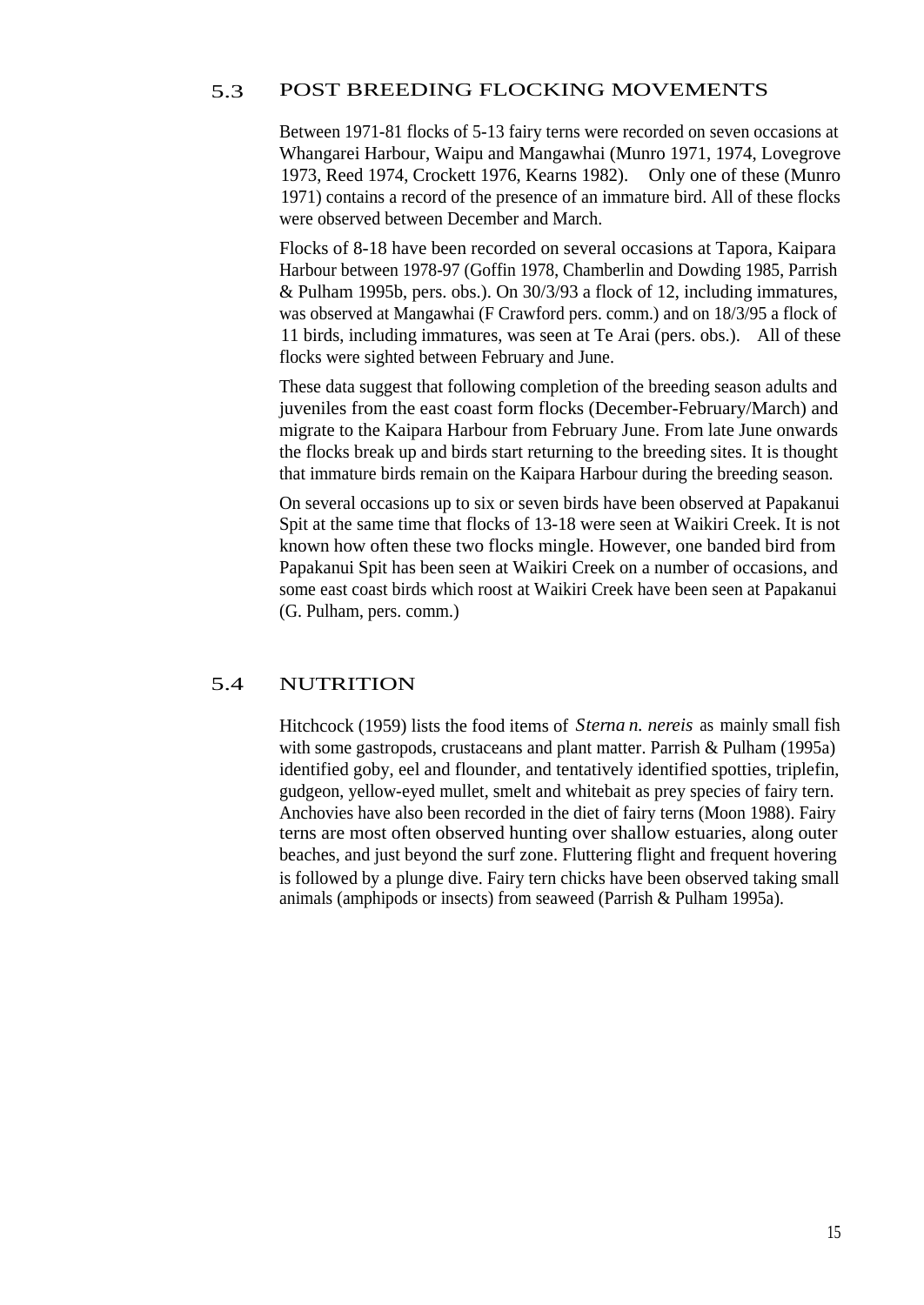# 6. Fairy Tern Recovery Strategy: Goals and Objectives

# 6.1 LONG TERM GOAL

The Department of Conservation's vision of the Fairy Tern Recovery Programme is:

"To increase the population of fairy tern, improve their conservation status from Category A (endangered) to Category B (threatened), and expand their breeding range back into parts of their former range"

The short-term goals for the next five years are -

- *• To prevent the extinction of the New Zealand subspecies*
- *• To increase the breeding population by 25% by 2002*

# 6.2 NATIONAL CONSERVATION GOALS AND **OBJECTIVES**

- Objective: 1. To protect all known breeding pairs and nesting areas, including individuals found at new sites.
- Objective: 2. Maximise chick productivity by manipulation
- Objective: 3. Measure the population parameters and monitor the population dynamics of fairy tern
- Objective: 4. Review and improve the legal status of the breeding and flocking habitat of fairy tern, and protect all known and potential habitat from development
- Objective: 5. Raise public awareness of the need for conservation of fairy tern.
- Objective: 6. Formalise a Fairy Tern Recovery Group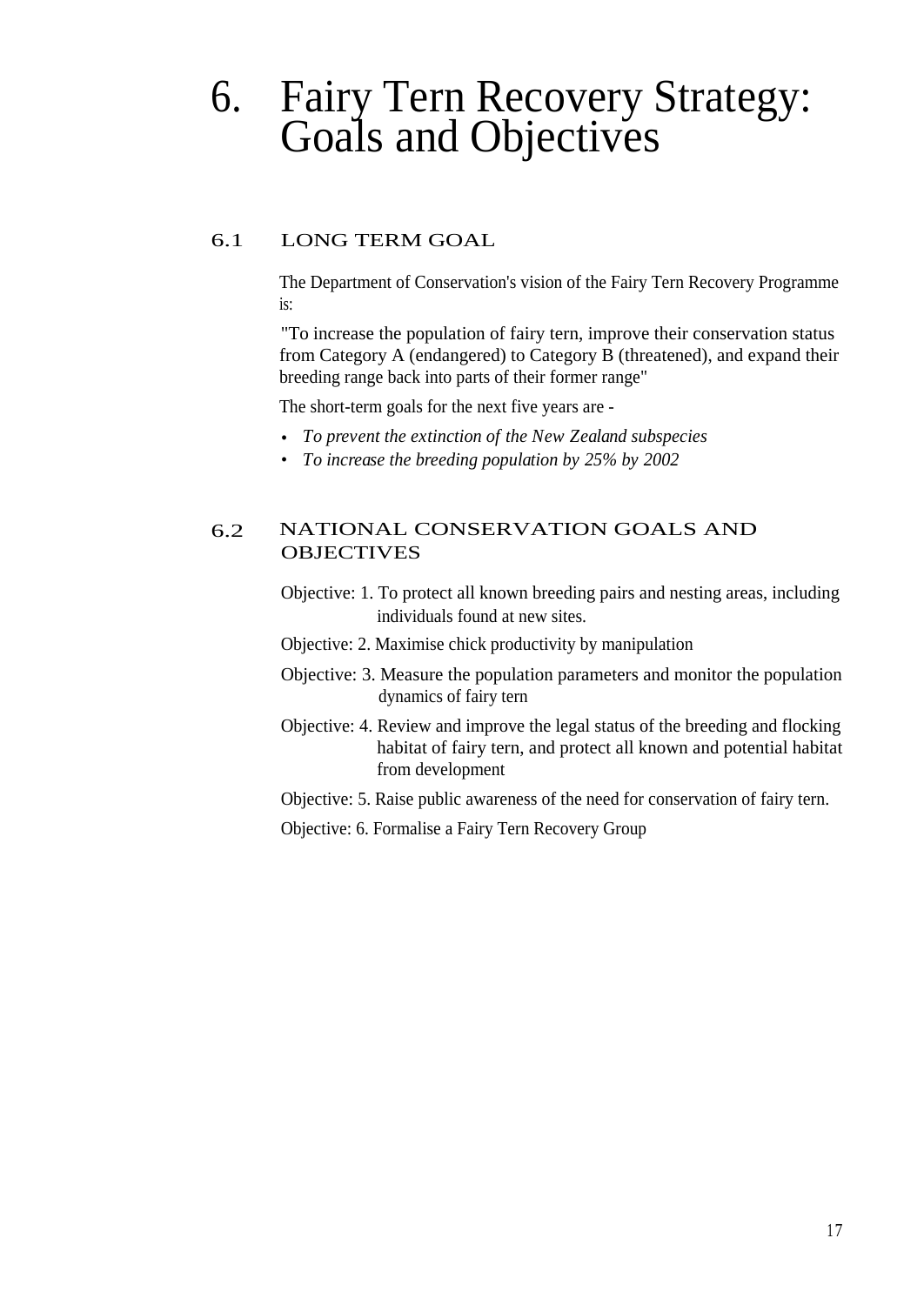# 7. Recovery Strategy: Work Plan

# 7.1 RECOVERY PLAN OBJECTIVES

# **Objective 1. Protect all known breeding pairs and nesting areas, including individuals found at new sites**

### *Explanation*

In recent years wardens have been employed to protect nesting fairy terns at Waipu, Mangawhai and Papakanui Spit. They are also responsible for the protection and monitoring of all other shorebirds at these sites. Paid wardens will continue to be employed at each nesting site for the duration of the breeding season. If fairy terns recolonise or expand to other areas then wardens will also be needed for these sites. One supervisor will be responsible for providing information, advice and support to all three wardens. A Shorebird Protection Manual will be produced to detail the duties of the wardens and provide guidance in the field. The duties of the wardens include:

- Fencing around nest sites, and patrolling the area to ensure no vehicles, motorbikes, horses, dogs or people approach the nest sites.
- Monitoring egg laying, hatching, and fledging. Assist with banding of chicks.
- Recording the details of egg and chick failures.
- Monitoring high tide levels and weather conditions.
- Implementing protection measures i.e. sand-bagging, nest relocation, holding in captivity.
- Manipulation of eggs and chicks.
- Recording notable fairy tern behaviour i.e. interaction between conspecifics and other species.
- Assisting with the control of predators prior to, and during, the breeding season.
- Monitoring all actual or potential predator incidents, and the presence of predator sign i.e. tracks, scats.
- Operating video surveillance equipment.
- Educating and involving the general public visiting the areas, and liaison with local residents.
- Undertaking compliance and law enforcement.

Continued protection of Waipu, Mangawhai and Papakanui Spit is also recommended in the Recovery Plan for New Zealand dotterel (Dowding 1992).

Predation seriously limits the productivity of fairy terns. Of the 65 eggs and chicks lost since 1992/93 32% were attributed to suspected predation (see Table 1). The predators involved need to be identified so that predator control can be targeted in the most effective direction. Video surveillance of nests was carried out at Mangawhai in 1995/96 and 1996/97 and will be instigated at Papakanui in 1997/98.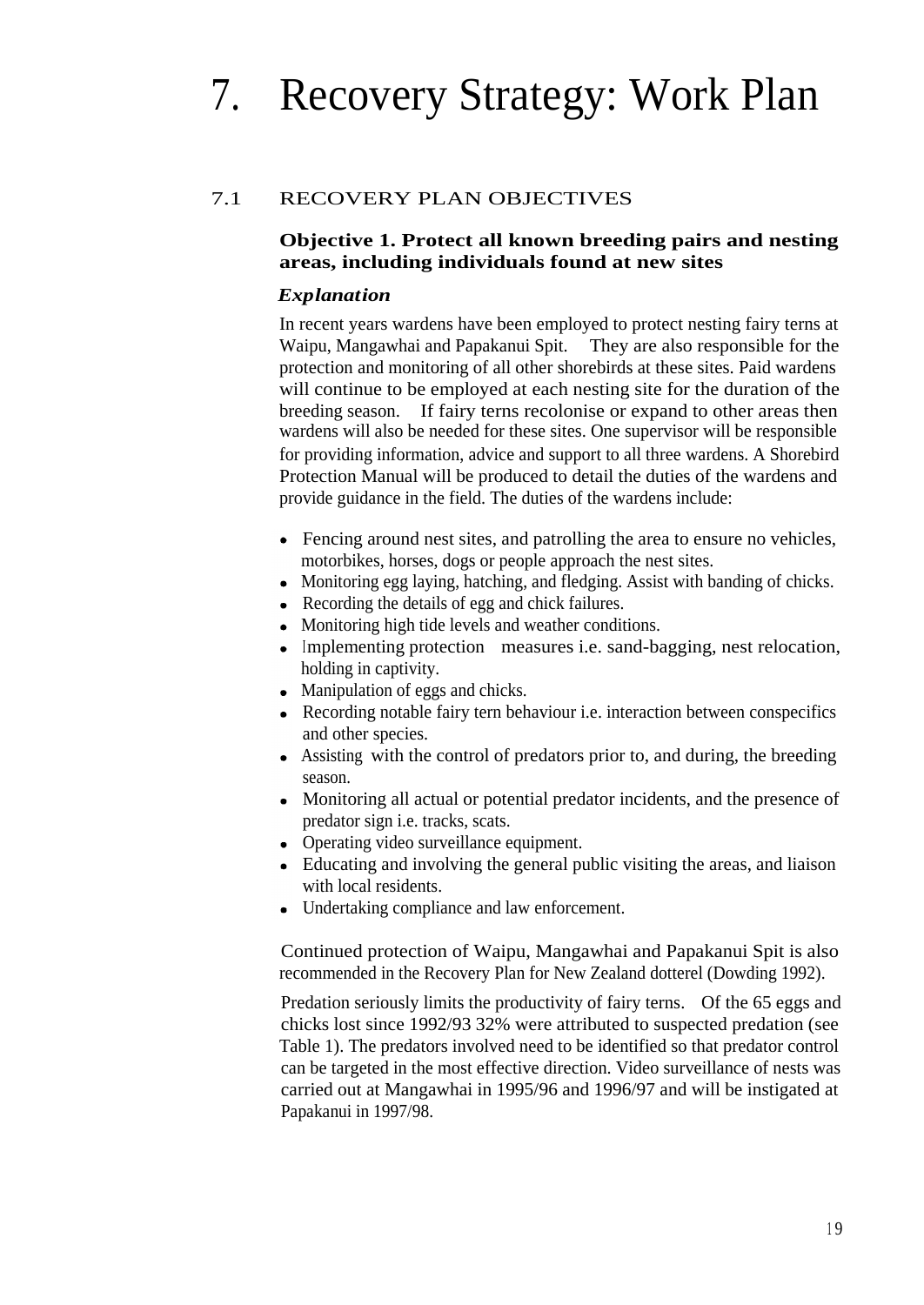An intensive predator control programme was carried out at Mangawhai prior to, and during, the 1996/97 breeding season. The programme will be continued at Mangawhai in the future and will be instigated at Waipu and Papakanui in 1997/98. Consultation with predator ecologists will occur to determine the most effective design of the predator control programme at each site.

Action: Northland and Auckland Conservancies. Whangarei and Warkworth Field Centres.

# **Objective 2. Maximise breeding productivity by manipulation**

# *Explanation*

The manipulation of eggs and chicks has been carried out in previous years (1986/87, 1992/93, 1996/97). This involved translocating viable eggs threatened by flooding to breeding pairs who had laid infertile eggs. In three instances chicks have been cross-fostered, once successfully, twice unsuccessfully (Jowett 1987, Honnor 1997).

The following procedure will be carried out for all fairy tern eggs and chicks:

- 1. All eggs will be candled at the earliest possible stage to determine viability.
- 2. Eggs will be moved between nests, subject to timing, to ensure that all breeding pairs are incubating at least one fertile egg. Each time the eggs are handled they will be weighed.
- 3. If eggs are threatened by flooding/tides an attempt will be made to protect the nest by sandbagging or progressively moving it to a more elevated site. If this is unsuccessful the eggs will be removed and held until the threat has passed (minimum time possible). Dummy eggs may be placed in the nest as a substitute. Once the threat has passed the eggs will be returned to the nest. This procedure should be repeated when necessary.
- 4. If 0-3 day old chicks are threatened by flooding/tides an attempt will be made to protect the nest by sandbagging or progressively moving it to a more elevated site. If this is unsuccessful the chick(s) will be removed and held until the threat has passed. Once the threat has passed the chicks will be returned to the nest. This procedure should be repeated when necessary.
- 5. Mobile chicks which have left the nest will remain with their parents. If they are threatened by flooding/tides/wind they will be moved progressively to a safer more elevated site, or provided with some form of shelter i.e. drift wood.
- 6. If a fairy tern egg/chick is abandoned or orphaned it will be fostered into the nest of another fairy tern.
- 7. Fostering of eggs/chicks to white-fronted terns will be considered if the above action (5) cannot be achieved. Raising fairy terns in captivity will be considered as a last option.
- Action: Northland and Auckland Conservancies Whangarei and Warkworth Field Centres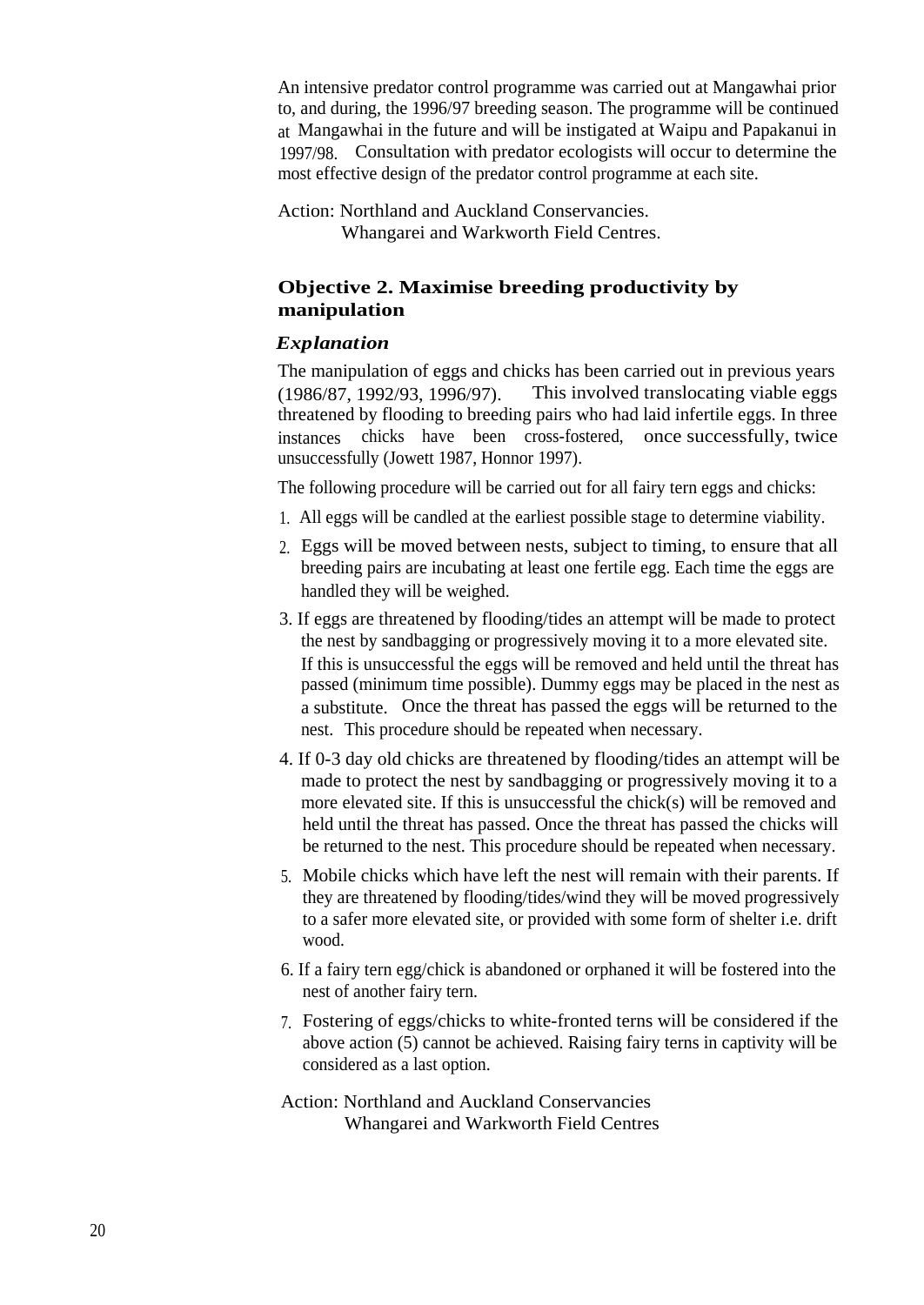#### **Objective 3. Measure the population parameters and monitor the population dynamics of fairy tern**

#### *Explanation*

Knowledge on the ecology of New Zealand fairy terns is limited. Since 1990/91 most fairy tern chicks from Waipu and Mangawhai have been colour banded. This has provided information on the movements of chicks and will provide data on age of first breeding, natal site fidelity, population dynamics, post breeding movements and flocking behaviour. Banding will continue and be extended to include chicks from all breeding sites. An attempt will be made to band those adults in the population which are currently unbanded.

Regular monitoring by the wardens will involve recording the numbers of pairs attempting to breed each year and monitoring their outcome. A database will be established for New Zealand fairy tern. It will contain data on breeding attempts of fairy tern and individuals sightings and flock composition (band combinations and age class)

A biannual census will be conducted every year. In late December a breeding census will be conducted. All current, former, and potential breeding sites around the Northland Peninsula and the Kaipara Harbour will be visited to determine whether any birds are present and if they are attempting to breed.

A post-breeding census will be carried out in late April at all current, former, and potential flocking sites. Surveys of known wintering sites will be carried out from late March to May every year. Counts will be conducted within two hours of high tide.

# **Action: Northland and Auckland Conservancies Whangarei and Warkworth Field Centres**

# **Objective 4. Review and improve the legal status of the breeding and flocking habitat of fairy tern, and protect all known and potential habitat from development**

# *Explanation*

Our current knowledge of fairy terns and the threats they face suggests that breeding and flocking sites are the most important habitat to protect. Habitat protection will include a wide range of practical and/or legal actions and will aid in the protection of other species. The three known breeding sites are all designated Wildlife Refuges under either the Reserves Act 1977 or the Wildlife Act 1953. However, the boundaries of the Refuge and the Stewardship Area at Papakanui are unclear and, the situation is, at present, unmanageable. Difficulties have also been experienced at Mangawhai regarding the jurisdiction of the area below mean high water. The legal status of all three sites will be reviewed and steps taken to make changes if appropriate.

Of the known flocking sites, three (Tapora Sand Island, Papakanui Spit and Whangarei Harbour) are designated either Wildlife Refuges or Wildlife Management Reserves under the Wildlife Act 1953 and are managed by the Department. Another site (Waikiri Creek) is within the Okahakura Stewardship Area. This offers the site a limited degree of protection. It should be given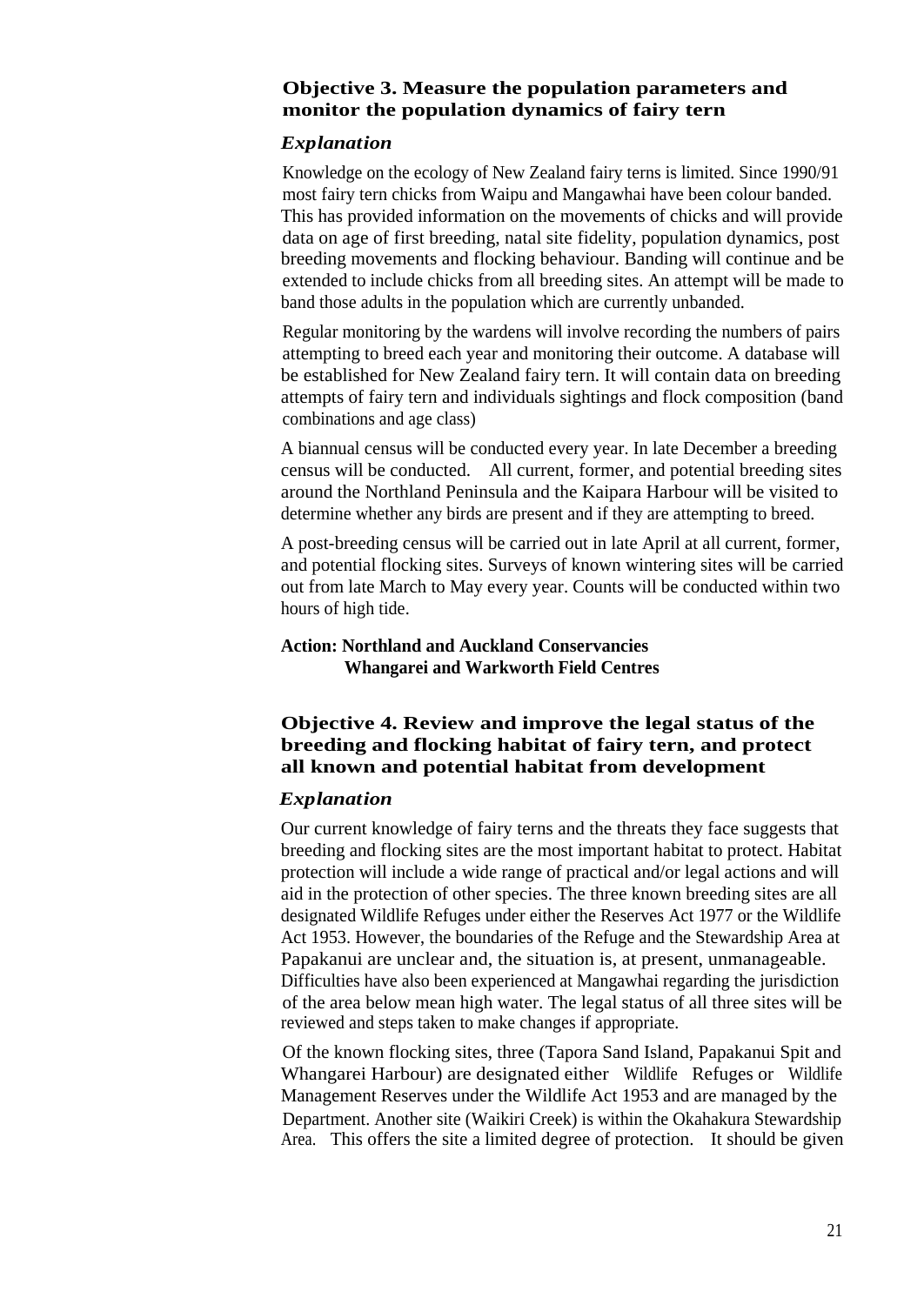increased legal protection, preferably Wildlife Refuge status, in the immediate future.

All known and potential nesting and flocking sites should be protected from any adverse impacts of development. Jowett (1987) attributed the loss of fairy terns from Pakiri - Te Arai beaches to increased residential development and a subsequent increase in the number of day visitors. The Wildlife Service and the Department have successfully protected fairy tern habitat from the effects of development on a number of occasions i.e. Waipu Wildlife Refuge. Consultation with planning authorities will occur to inform them of the location of fairy tern sites and habitat protection requirements. The Department will object to planning applications which will affect known and potential breeding and flocking sites, and consider legal action to halt unauthorised modification of habitat. New dog control legislation will be used to make flocking and nesting areas `no dog' zones and advocacy measures will be used at every opportunity.

#### **Action: Northland and Auckland Conservancies Whangarei and Warkworth Field Centres**

# **Objective 5. Raise public awareness of the need for conservation of fairy tern**

#### *Explanation*

Due to past efforts of the Department and the media, most local residents at Mangawhai and Waipu have some knowledge of fairy terns and the threats they face. However, there is a need for further advocacy, targeted at both local people and visitors. This advocacy should address the estuarine/coastal ecosystem with emphasis on fairy terns, New Zealand dotterel and other shorebirds.

The following actions are required:

- 1. Continue media releases on the results of fairy tern breeding attempts and their population dynamics.
- 2. Write articles on the New Zealand fairy tern.
- 3. Produce a pamphlet for New Zealand fairy tern.
- 4. Erect further signage at Papakanui Spit and Waikiri Creek.
- 5. Involve local people and give public presentations.
- 6. Instigate and support the production of a Fact Sheet for New Zealand fairy tern.
- 7. Investigate possible sponsorship of fairy tern recovery.

| <b>Action</b> | <b>Northland and Auckland Conservancies</b> |
|---------------|---------------------------------------------|
|               | <b>Whangarei and Warkworth Field Centre</b> |
|               | <b>Public Awareness Unit</b>                |

#### **Objective 6. Formalise a Fairy Tern Recovery Group**

#### *Explanation*

A Fairy Tern Recovery Group will be formalised. Its members will meet on a regular basis to discuss and monitor the progress of the recovery programme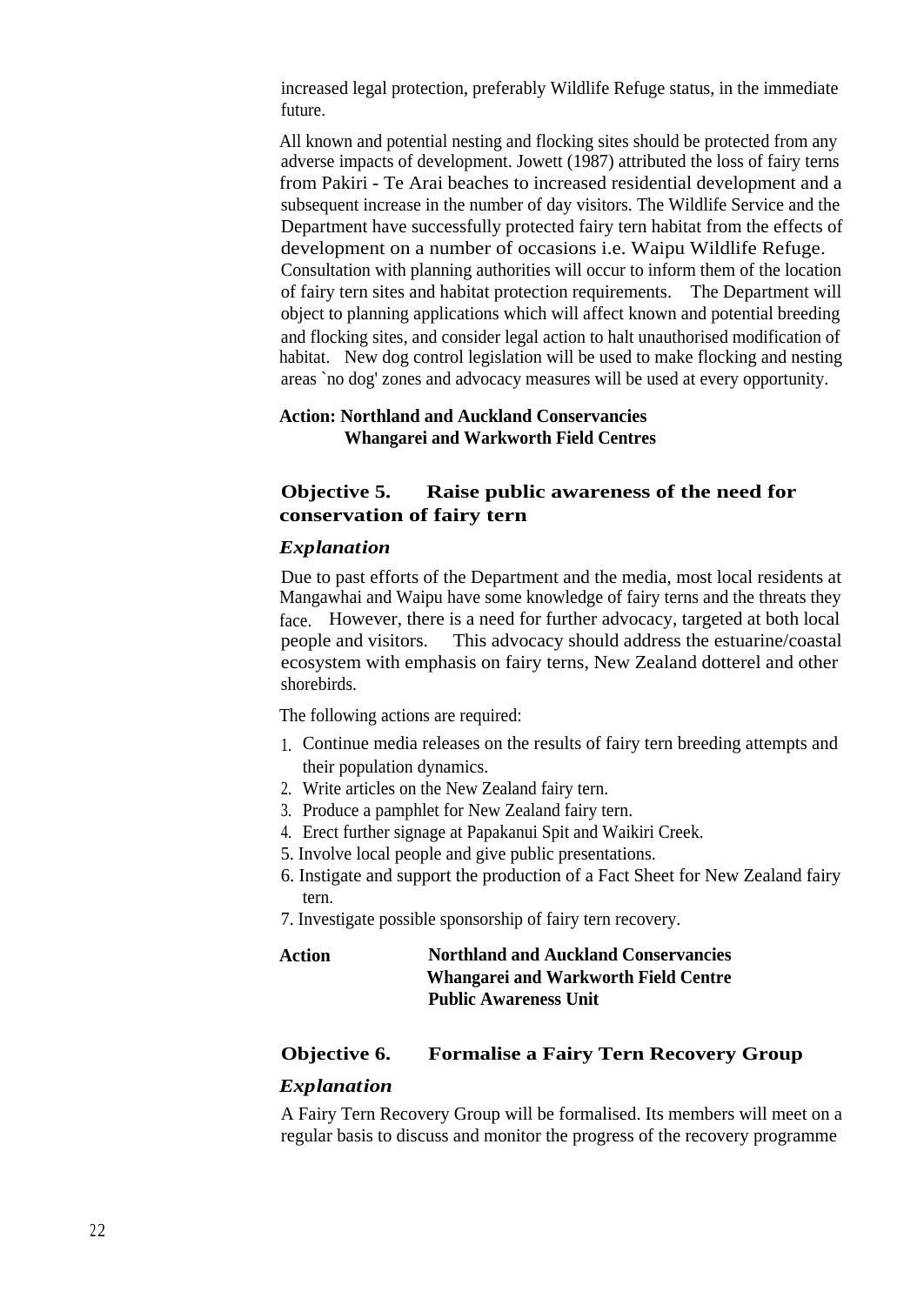toward meeting the goals and objectives of the Recovery Plan. Regular meetings will allow improved communication and the diffusion of knowledge/experience. The Recovery Group will assess the Recovery Plan at regular intervals to measure the effectiveness of the programme in terms of money spent. Regular assessment will allow for changes to be made to the Plan in the bests interests of the conservation of fairy tern.

#### *Action: Recovery Group Leader*

# 7.2 RESEARCH

The following research is required to assist the Recovery Group and the Department in making long-term management decisions. Research will involve co-ordination between Northland and Auckland Conservancies, Science & Research Division, Universities, Polytechnics, Auckland Zoo, Ornithological Society of New Zealand, and other researchers.

# *Priority A*

#### *(i) Sexing of fairy terns*

At the 1997 Fairy Tern Recovery Group meeting a bias in the sex ratio was discussed as a potential explanation for why so few pairs have attempted to breed at each site during the past two seasons. At least two birds of the same sex (female) have been keeping company in recent years. Therefore, it is possible that there may be a sex bias in the fairy tern population. The sex ratio of the population is extremely important as one of the main thrusts of fairy tern recovery is to increase the number of breeding pairs. Moreover, knowledge of the sex of individuals would enable better management decisions to be made for nesting pairs i.e. egg and chick manipulation.

A blood sample will be taken from each chick prior to fledging and an attempt will be made to blood sample adult birds at the flocking sites during autumn. The sex of individuals will be determined through analysis of blood samples.

#### **Action: Recovery Group Leader Conservancy Advisory Scientist Massey University**

#### *(ii) Nest relocation*

The failure of 40% of all eggs and chicks lost since 1992/93 has been attributed to extreme environmental events (Table 1). One option for nest protection during flooding and high tides is to move the nests to a more elevated location. This has been attempted three times for fairy terns. In the mid 1950's a twoegg nest was moved, in stages, approx. 8 feet up the beach away from the high tide near the Pakiri River estuary. The parents subsequently incubated the eggs. The eggs are presumed to have hatched as a second observer reported children playing with a chick at Christmas (G. Moon, pers. comm.). A nest at Te Arai beach was successfully moved, in stages, approx. 15 feet as it was close to the eastern seaboard and waves had almost reached the nest. The relocation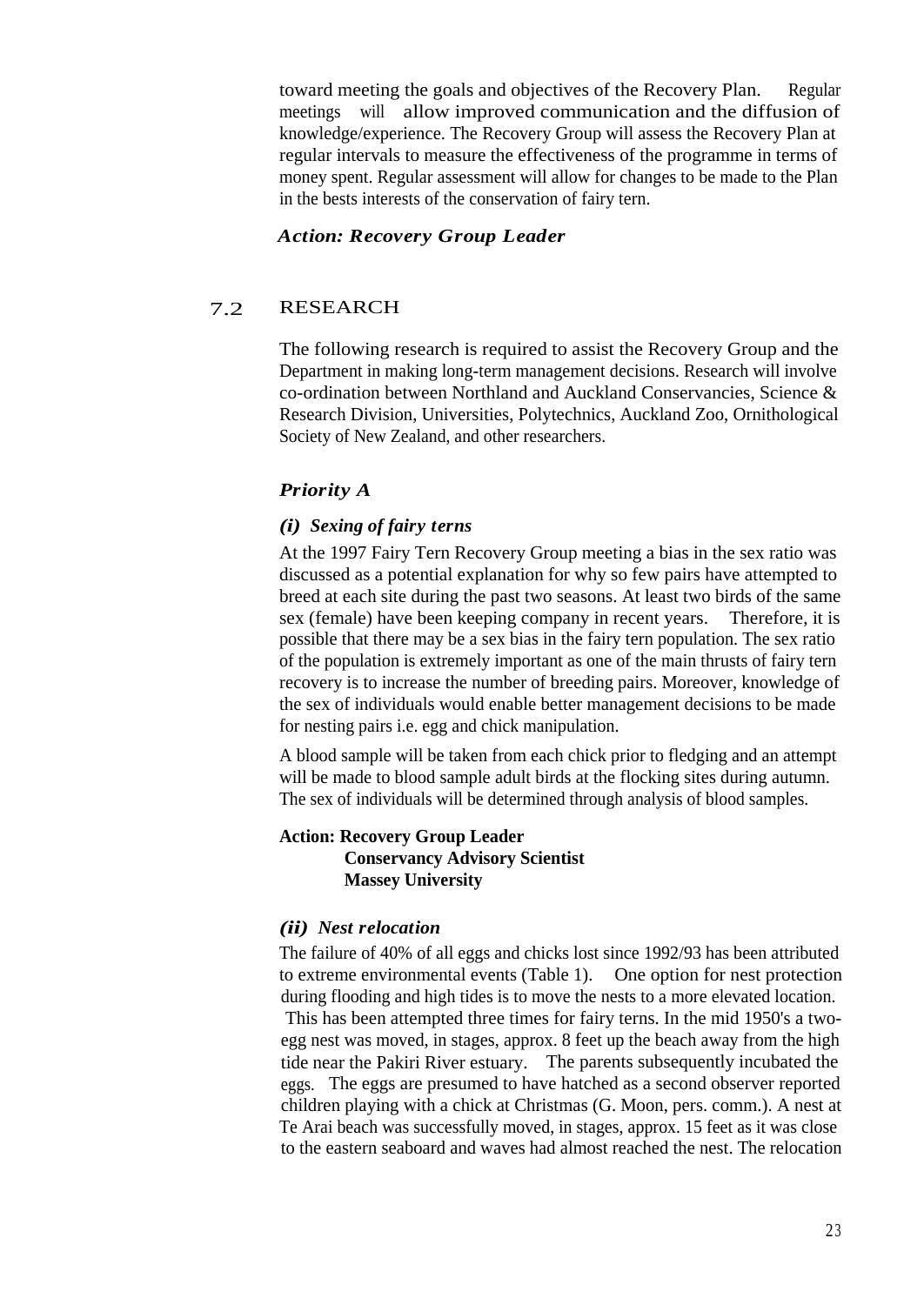was successful and two chicks were fledged from this nest (G. Moon, pers. comm.). In 1995/96 a two-egg nest was moved one metre up a slope away from the high tide at Mangawhai Spit (Wickes, 1996). The manipulation was captured on video. The parents continued to incubate the eggs but they moved the nest back to its original position over the course of 2-3 days. Both eggs hatched successfully.

Nest relocation has the potential to be an important management tool for fairy terns. However, it needs to be trialed further so that an appropriate procedure can be developed. Trials could be conducted using white-fronted terns. Factors to be considered are; how far can a nest be moved at any one time, how frequently can they be moved, at what stage can they be moved, and what is the response of the parent birds. Ethics approval will be required.

#### **Action Recovery Group Leader**

# *(iii) Cause of predation*

Predation seriously limits the productivity of fairy terns. The failure of approximately one third of all eggs and chicks lost since 1992/93 has been attributed to suspected predation (Table 1). However, the predators responsible have not been identified.

Video surveillance will be undertaken to determine which species are responsible for the loss of eggs and chicks. Monitoring of actual predator events and predator sign i.e. tracks and scats, will also occur at each breeding site.

Information on which species are preying upon the eggs and chicks of fairy terns will enable predator control to be targeted in the right direction.

# **Action: Recovery Group Leader**

**Shorebird Protection Officers Predator Control Officer**

# **Priority B**

# *(i) Taxonomic status of New Zealand fairy tern*

The Recovery Plan is based on the subspecific status given to the New Zealand fairy tern in the 1990 Checklist of the Birds of New Zealand (Turbott, 1990). This status is based on morphological differences (Section 2.0). Although Harrison (1983) speculates that the New Zealand subspecies may migrate to Australia, none of the birds banded in the 1970s or between 1990-97 have been recorded outside New Zealand.

Research is needed to clarify the subspecific status of the New Zealand fairy tern. A taxon based on genetic work would support the priority ranking and funding currently given to the recovery programme. Analysis of fairy tern DNA will also allow the relatedness of individuals to be determined, and monitoring of the evolution of the subspecies.

# **Action: Recovery Group Leader**

**Conservancy Advisory Scientist Victoria University**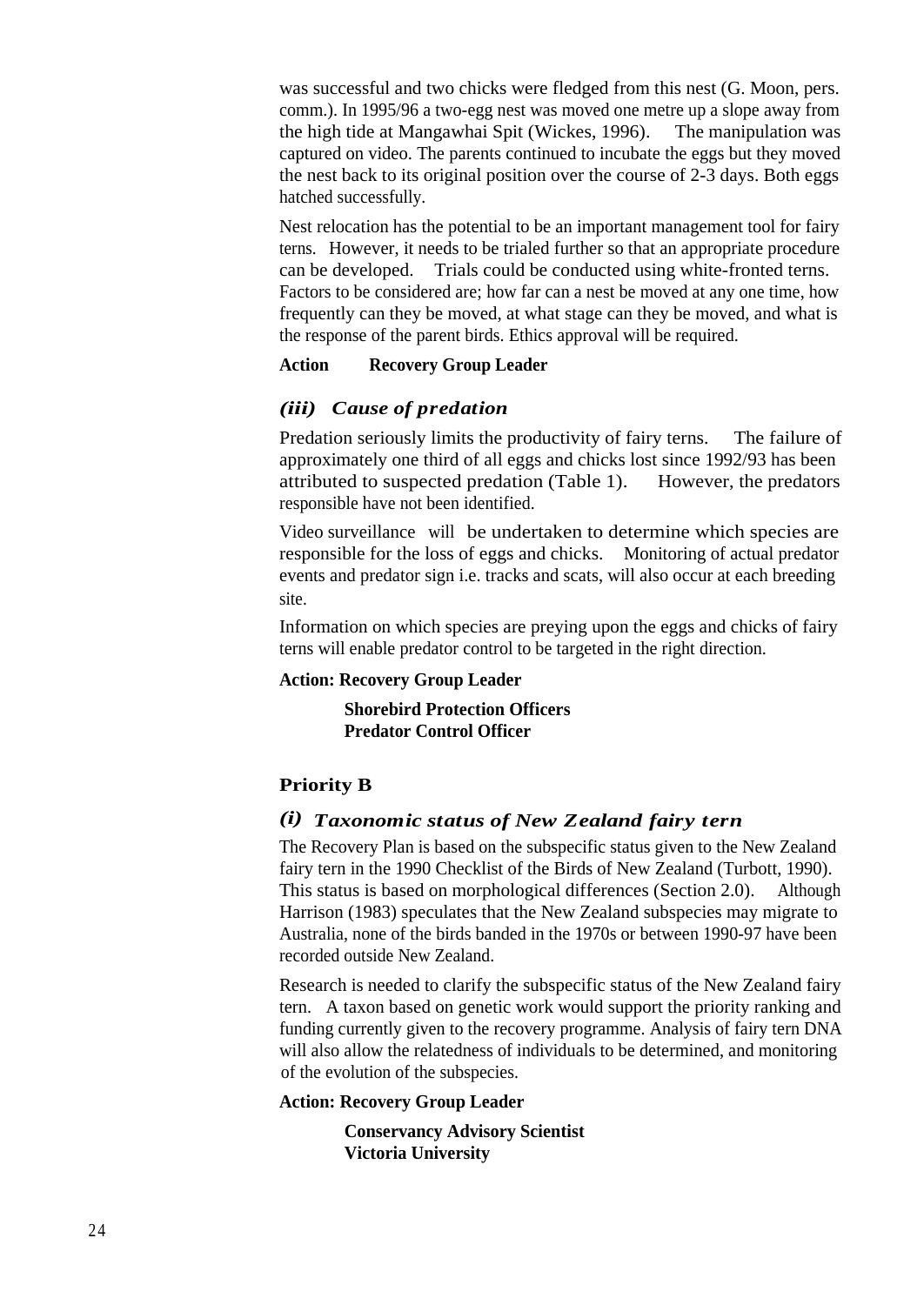# *(ii) Life Expectancy*

Information on the life expectancy of fairy terns is limited. Data on; recruitment, natal site fidelity, age of first breeding, productivity, and mortality in different age classes would aid management decisions.

Attempts to band all fairy tern chicks prior to fledging will continue, and an attempt will be made to band those adults in the population which are currently unbanded. A biannual census will be conducted each year. A breeding census will be carried out in December and a post-breeding census will be conducted in April at all known and potential breeding and flocking sites around the Northland peninsula and the Kaipara Harbour. Regular postbreeding flocking counts will be conducted between March and May. An electronic data-base will be established to incorporate all existing information.

#### **Action: Recovery Group Leader**

**Conservancy Advisory Scientist Shorebird Protection Officers OSNZ Northland and Auckland**

#### *(iii) Movement and migration*

Knowledge on the movement and migration of fairy terns is limited. Postbreeding flocking counts for fairy terns have been conducted on a regular basis, between March and May, for a number of years. Analysis of the data reveals that some birds known to be alive are not observed on a regular basis during flock site counts, and that on numerous occasions very few birds are present at the known flocking sites. Therefore it seems likely that there are sites which fairy terns use for post-breeding flocking which are currently unknown.

An attempt will be made to attach transmitters to chicks prior to fledging and to some of those adults which are captured at flocking sites for banding and blood sampling. The movements of these individuals will be determined.

Information on the movement and migration of fairy terns would allow the appropriate degree of protection to be assigned to flocking sites, and allow data to be collected on post-fledging mortality and the degree of mixing between the east coast and west coast birds.

#### **Action: Recovery Group Leader**

**Conservancy Advisory Scientist OSNZ Northland and Auckland**

# *(iv) Parent-chick recognition and parental care*

We do not know at what stage parent-chick recognition occurs in fairy terns, or the scope of parental care i.e. post-fledging. If we are going to manipulate chicks as well as eggs, for both protection measures and to maximise productivity, we have to be aware of the stage at which parent-chick recognition occurs and the scope of parental care.

A literature review of parent-chick recognition and parental care in other tern species needs to be carried out. Trials on parent-chick recognition could be conducted using white-fronted terns. Factors to be considered are; stage of acceptance of eggs and chicks, the effect of the presence of a sibling in the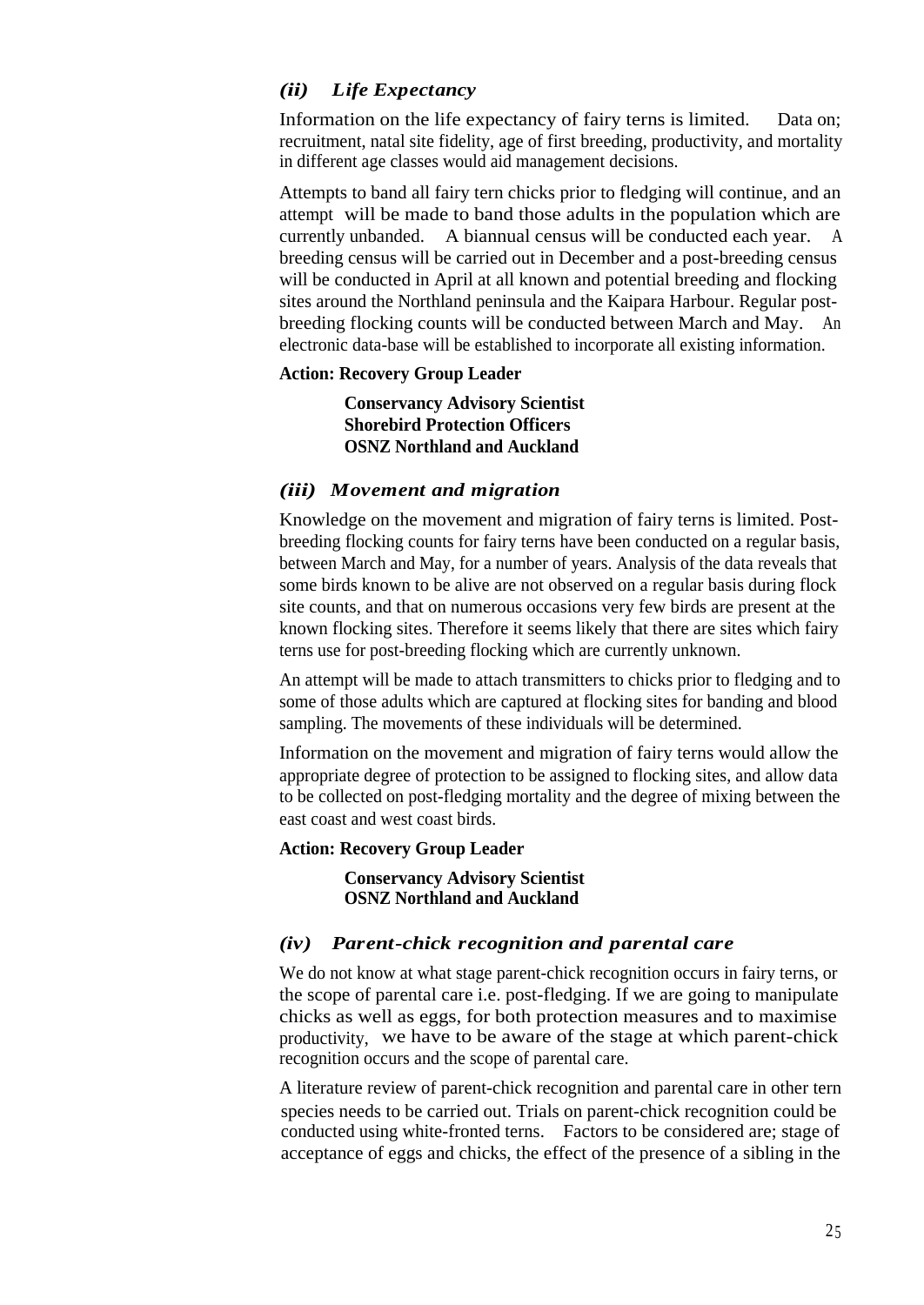nest, feeding behaviour, and the response of the parents. Ethics approval will be required.

#### **Action: Recovery Group Leader**

#### **Conservancy Advisory Scientist**

#### *(v) Hatching and rearing of tern chicks in captivity.*

In the worst case scenario, if fairy tern numbers do not increase, eggs may have to be incubated in captivity and chicks raised there, possibly until fledging. Any chicks raised in captivity would be released at flocking sites after fledging.

Research into the incubation of eggs and rearing of tern chicks in captivity should be undertaken. Standard procedures need to be developed that can be applied to fairy terns should the need arise. Trials could be undertaken using white-fronted terns. A literature review of fish-eating nidifugous species, particularly terns, herons and shags, should be undertaken to provide additional information. Ethics approval will be required.

#### **Action: Recovery Group Leader**

#### **Auckland Zoo**

#### *(vi) Nest protection cages*

At the 1997 Fairy Tern Recovery Group Meeting, nest-protection cages were proposed as a management tool to be used in the defence of nesting fairy terns from ground and aerial predators, horses and vehicles. Fairy terns are likely to accept nest protection cages as they tolerate video surveillance equipment and photographers hides. However, there was concern that an adult bird may be scared off the nest during incubation and into the mesh of the cage in fright or panic, or that the cages may focus the attention of predators on fairy tern nests. The nest scrapes of fairy terns are usually situated in low-lying areas of sand and shell which provide excellent camouflage for eggs, chicks and incubating adults (Parrish & Pulham 1995a).

While nest protection cages have the potential to be a useful management tool for fairy terns, research is required to determine their effectiveness. Trials could be conducted using white-fronted terns. The main factors to be considered are; construction of the cages, timing of deployment, response of the parent birds, and response of predators to the cage.

#### **Action: Recovery Group Leader**

# *Priority C*

#### *(i) Assessing plumage of fairy terns*

The Eastern little tern, which visits New Zealand every summer, is very similar to the fairy tern in non-breeding plumage, and it can be difficult to distinguish between the two. Immature birds of the two species are almost indistinguishable in the field.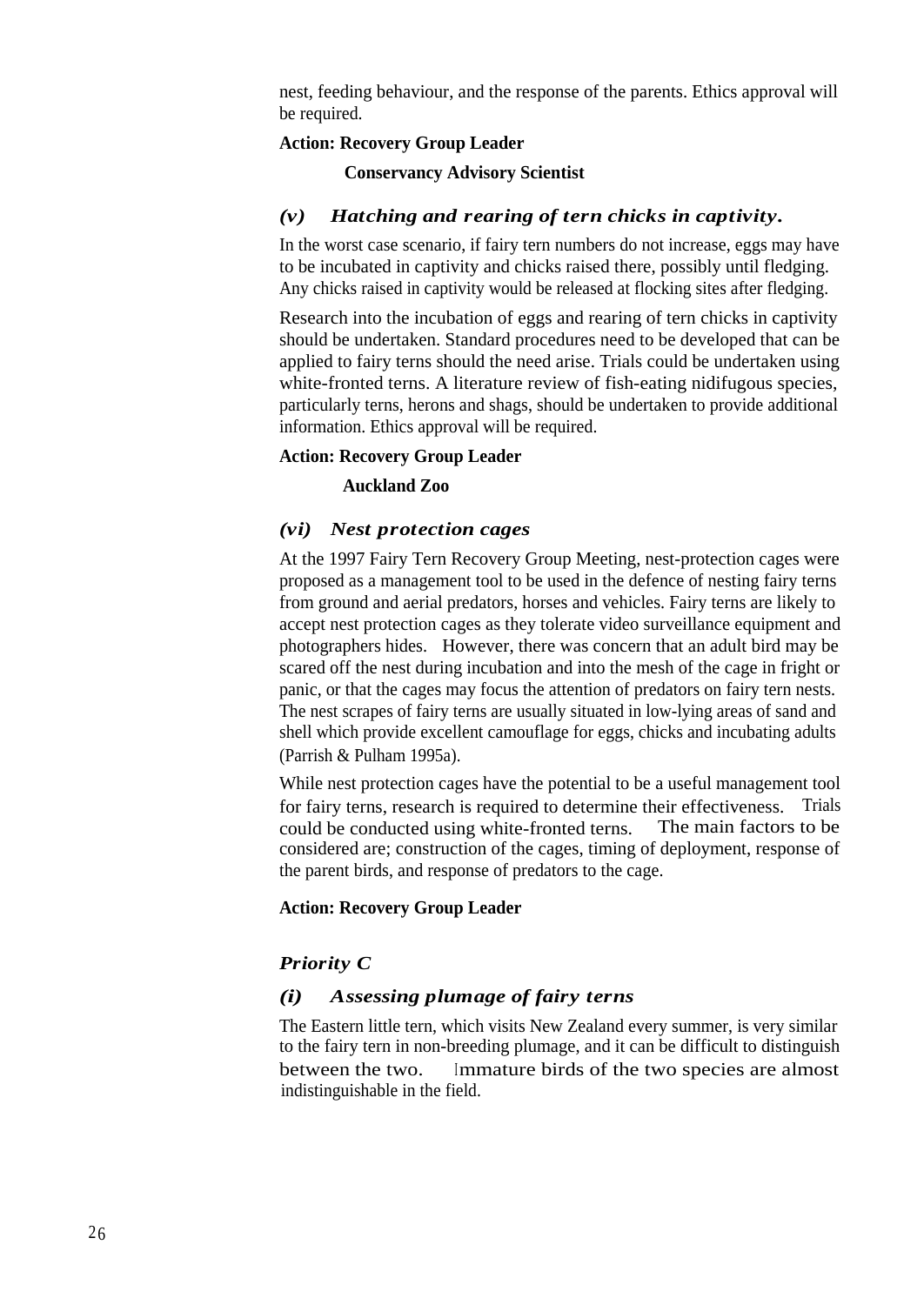Information on the plumage of fairy terns will continue to be gathered and incorporated into the electronic database, and used to refine the skills of workers in the identification of fairy terns in the field.

# **Action: Recovery Group Leader**

# **Conservancy Advisory Scientist**

# *(ii) Habitat requirements*

Although Parrish & Pulham (1995a) and Rogers (cited in Higgins & Davies 1996) give details of habitat utilised by fairy terns in New Zealand and Australia, further research on habitat itilization is required. The New Zealand birds are currently confined to three breeding sites but in the past have bred at several other sites in Northland and Auckland Conservancies. It is not known if the present sites provide enough habitat for expansion of the population or if suitable habitat exists at sites previously used for breeding.

All breeding pairs of fairy tern will be monitored each season. Observers will collect data on habitat requirements and indications of habitat problems i.e. location and percentage of shell component of nest sites, egg and chick development.

# **Action: Shorebird Protection Officers**

# **OSNZ Northland and Auckland**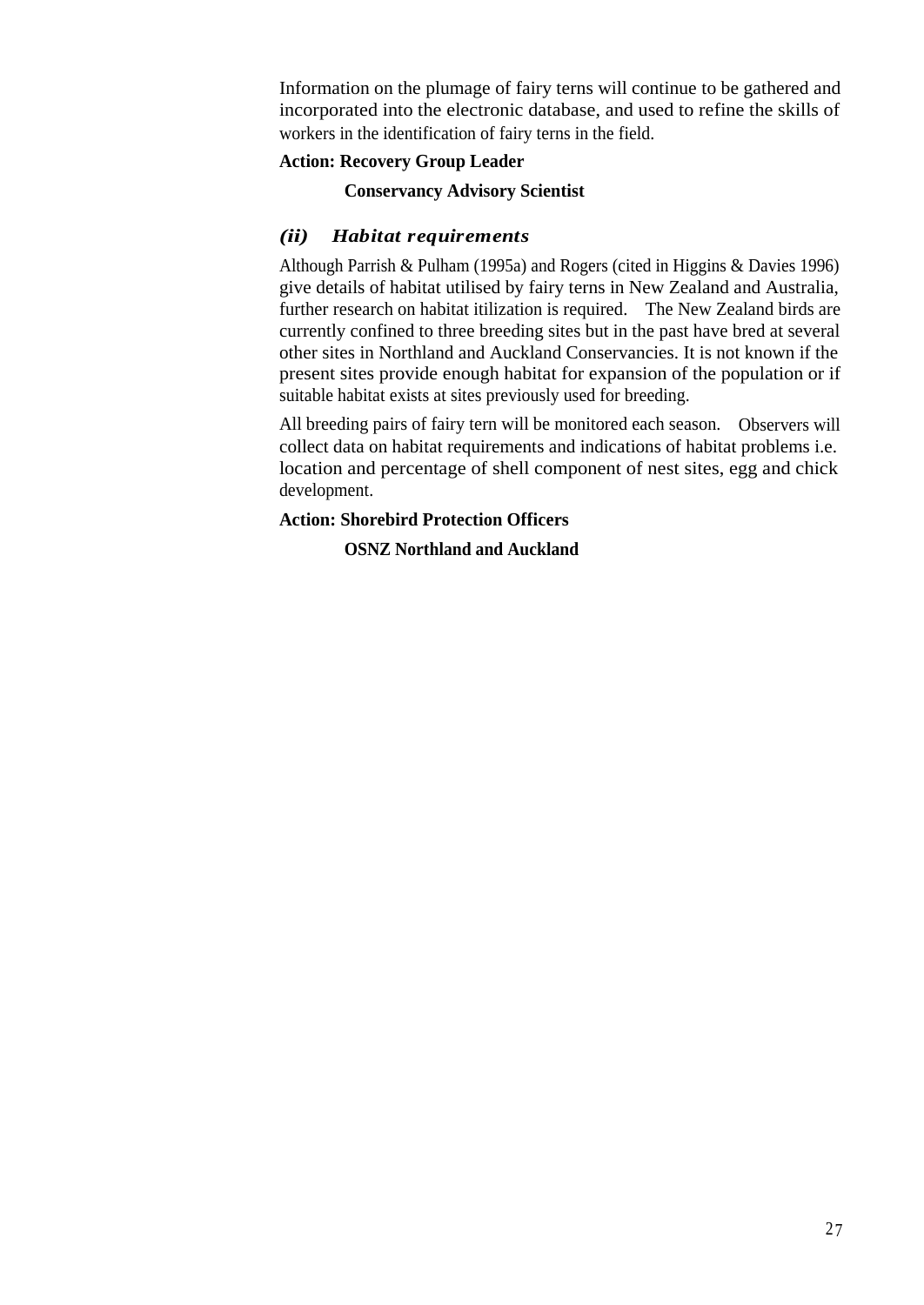# 8. Acknowledgements

The compilation of this plan was undertaken intermittently over a period of six years (1992-1997). While this period may seem excessive, it has allowed for extensive consultation and it is with gratitude that we acknowledge the many people who provided advice and comment on various drafts: Auckland Conservation Board, Shaarina Boyd, Keith Hawkins, Mike Imber, Geoff Moon, Northland Conservation Board, Ray Pierce, Ralph Powlesland, Gwenda Pulham, Jo Ritchie, Graeme Taylor, Alan Tennyson, Thelma Wilson.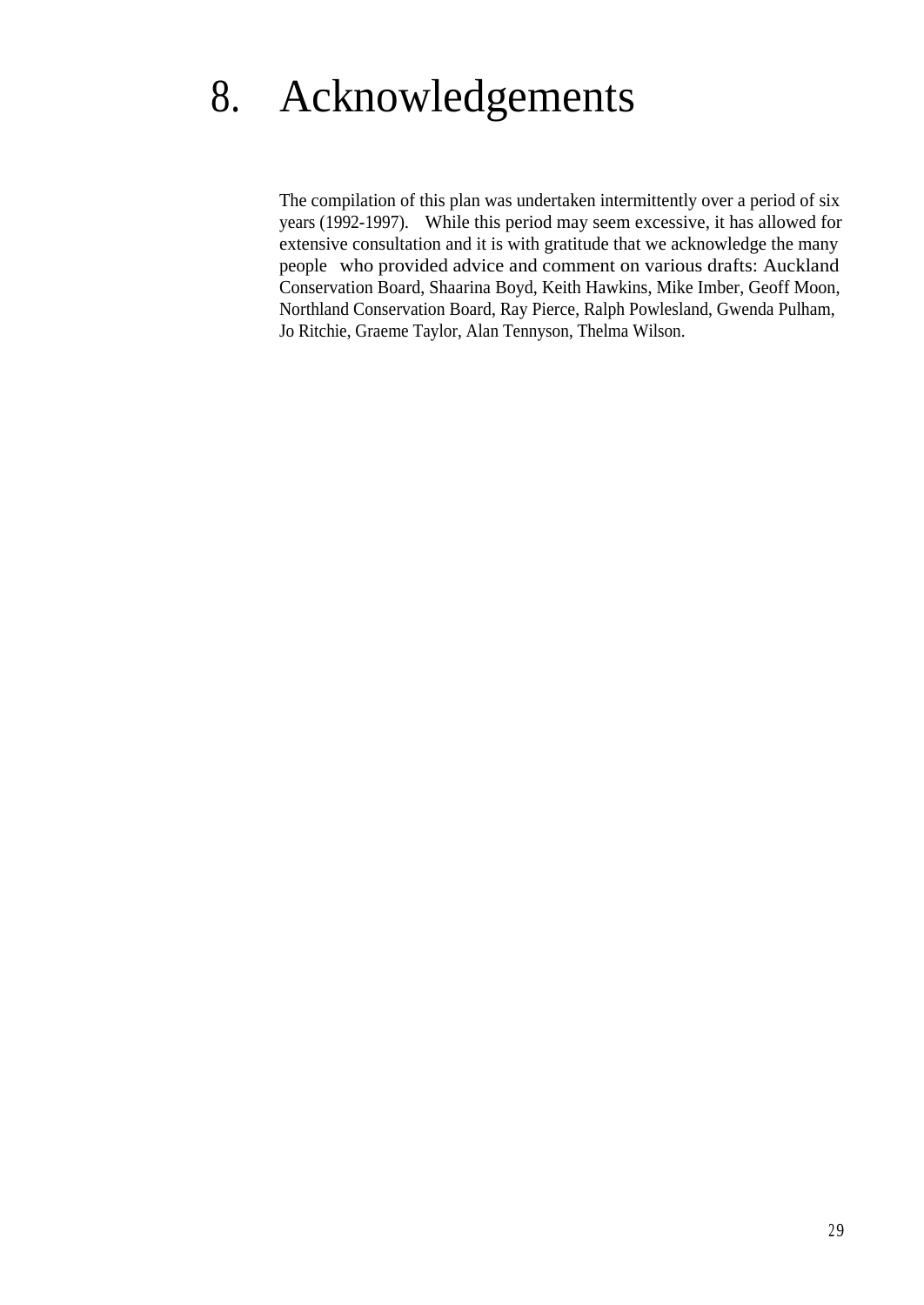# References cited

- Bell, B D, 1986 : The Conservation Status of New Zealand Wildlife. Occasional publication No. 12, NZ Wildlife Service, Wellington.
- Buller, W L, 1888 : History of the birds of New Zealand. Wellington.
- Chamberlin, S & Dowding, J, 1985 : Fairy terns at Tapora, Kaipara Harbour. Notornis 32:324- 325.
- Cox, J B & Close, D H, 1977 : Interbreeding of little and fairy terns. Emu 77:28-32.
- Crockett, D E, 1976. In Classified Summarised Notes. (Compiled by A T Edgar). Notornis 23:342.
- Cummings, A, 1991 : The New Zealand dotterel (Tuturiwhatu) problems and management. Unpublished MSc thesis. Auckland University.
- Dowding, J, 1992 : Recovery plan for the New Zealand Dotterel *(Charadrius obscurus).* Threatened Species Recovery Plan Series, No. 10, Department of Conservation.
- Falla, R A, Sibson, R B & Turbott, E G, 1979 : A new field guide to the birds of New Zealand. Collins. Auckland.
- Goffin, R B, 1978 : Unusual flock of fairy terns. Notornis 25:331.
- Graham, P, 1993: Report on 1992-93 Shorebird Protection. Unpublished report. Department of Conservation.
- Harrison, P, 1983 : Seabirds an identification guide. Croom Helm. Beckenham.
- Higgins,P J, & Davies,S J J F (Eds), 1996: HANZAB Vol 3 Snipes to Pigeons. Oxford University Press, Melbourne.
- Hill, R, Bamford, M, Rounsevell D & Vincent, J, 1988 : Little terns and fairy terns in Australia. An RAOU Conservation Statement. Publication No. VRH 7064.
- Hitchcock, W B, 1959 : A review of the 'least' terns in Australian waters. SA Ornithologist 22:87-106.
- Hitchcock, W B, 1967 : Bird in the hand Little tern and fairy tern. Australian Bird Bander 5:14.
- Honnor, L, 1997: Fairy Tern Report for the 1996/97 Breeding Season. Unpublished report. Department of Conservation.
- Howard, R & Moore, A, 1991 : A complete checklist of the birds of the world. 3rd edition. MacMillan. Basingstoke.
- Jewett, C, 1987 : A recovery plan for the fairy tern. Unpublished draft report. New Zealand Wildlife Service, Hamilton.
- Kearns, M P, 1982: In Classified Summarised Notes (Compiler D F Booth). Notornis 29:68.
- Kinsky, F C, 1970: Annotated checklist of the birds of New Zealand. A H  $\&$  A W Reed,Wellington.
- Kinsky, F C, 1980: Amendments and additions to the 1970 annotated checklist of the birds of New Zealand. Supplement to Notornis 27. 23p.
- Lovegrove, T G, 1973: In Classified Summarised Notes (Compiler A T Edgar). Notornis 20:367.
- MacDonald, N, 1953 : Inquiry into the status of fairy tern in New Zealand. Interim report. Notornis 5:84.
- MacKenzie, H R & Sibson, R B, 1957 : Does the little tern *(Sterna albifrons)* reach New Zealand. Notornis 7(6):174.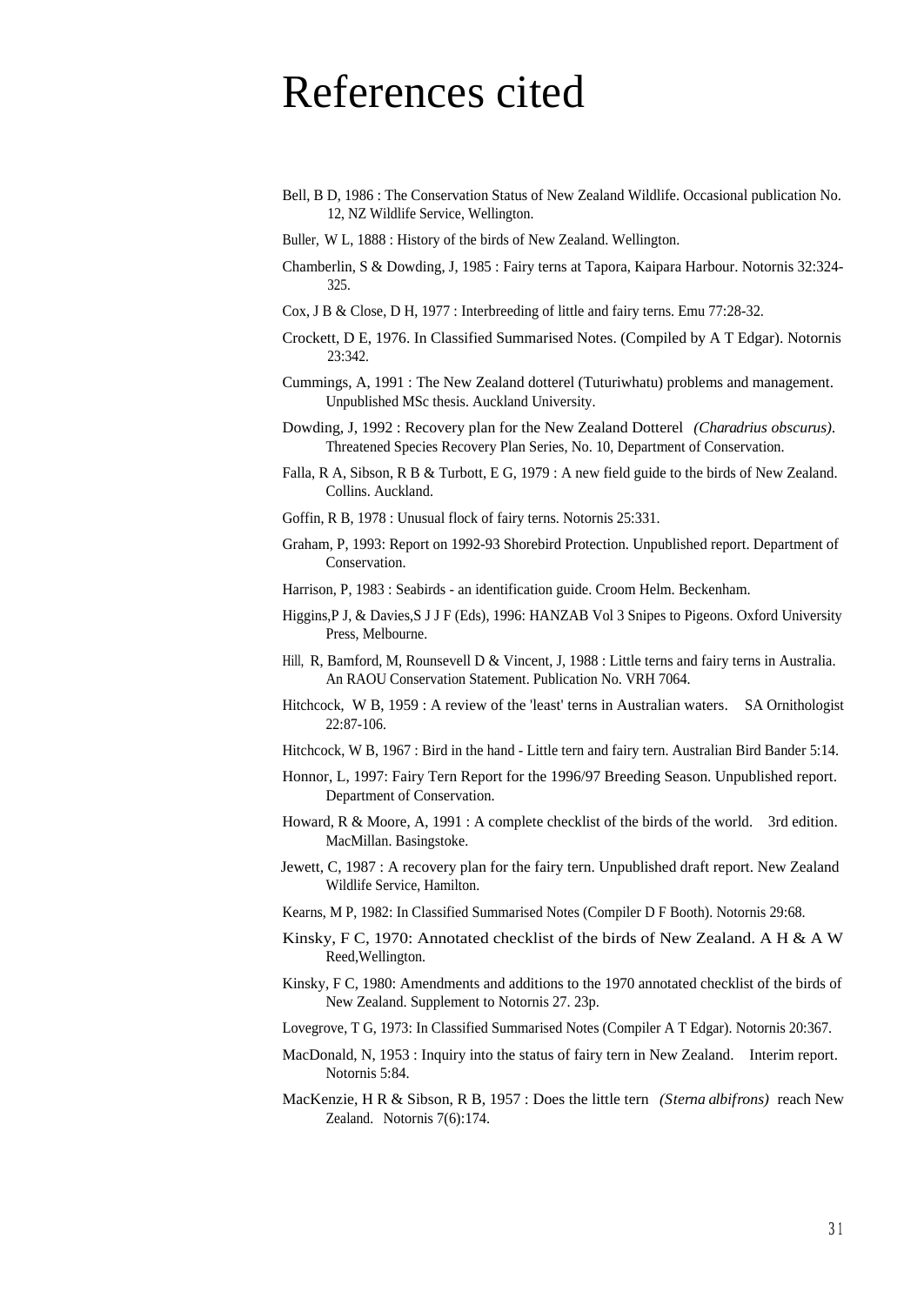- Mathews, G M & Iredale, T, 1913 : A reference list of the birds of New Zealand. Ibis s10. p. 245.
- Molloy, J & Davis, A, 1994: Setting Priorities for the Conservation of New Zealand's Threatened Plants and Animals. Department of Conservation.

Moon, G, 1979: The birds around us. Heinemann, Auckland. 207pp.

Moon, G, 1988 : What New Zealand bird is that? Weldon, Australia.

- Munro, M, 1971: Birds Of Whangarei Harbour. Notornis 18:202-206.
- Munro, M, 1974: In Classified Summarised Notes ( Compiler A T Edgar). Notornis 21:369.
- Oliver, W R B, 1955: New Zealand birds. A H & A W Reed, Wellington.
- Parrish, G R, & Pulham, G A 1995a. Observations on the breeding of the New Zealand Fairy Tern. Tane 35:161-173.
- Parrish, G R, & Pulham, G A 1995b. Population size, productivity and post-breeding movements of the New Zealand Fairy Tern. Tane 35:175-181.
- Reed, S M, 1974: In Classified Summarised Notes (Compiler A T Edgar). Notornis 21:369.
- Serventy, D L, Serventy V & Warham J, 1971: The handbook of Australian Sea-birds. A H & A W Reed, Sydney. Pp 222-223.
- Shaw, P W, 1985 : In Complete book of New Zealand birds. Editor C J R Robertson. Readers Digest, Reed Methuen, Sydney.
- Shaw, T, 1990 : The 1989/90 breeding season at the Waipu and Ruakaka Wildlife Refuges. Unpublished report, Department of Conservation, Whangarei.
- Sibson, R B & Edgar, A T, 1962 : Little terns in the Firth of Thames. Notornis 10:91-92.
- Sinclair, R, 1992 : Shorebird protection and monitoring 1991/92. Unpublished report, Department of Conservation, Whangarei.
- Slater, P, 1971 : A field guide to Australian birds. Rigby, Sydney.
- Smith, P, 1990 : The biology and management of the little tern *(Sterna albifrons)* in NSW. NSW National Parks and Wildlife Service, Hurstville.
- Turbott, E G (Convenor), 1990: Checklist of the birds of New Zealand and the Ross Dependency, Antarctica. Ornithological Society Of New Zealand Inc. & Random Century, Auckland.
- Wickes, C. 1996: Mangawhai Wildlife Refuge Shorebird Report 1995-1996. Unpublished report. Department of Conservation